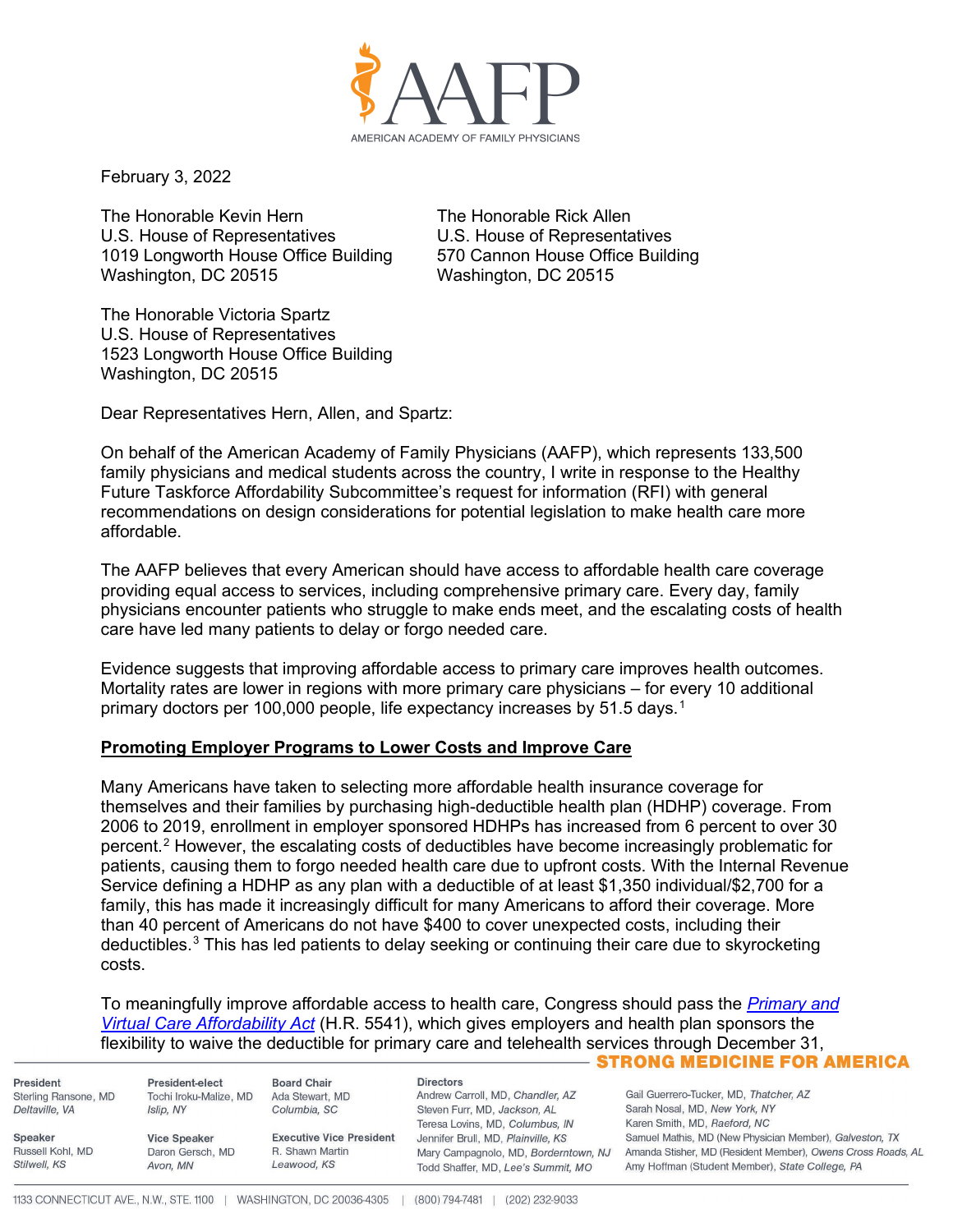2023 for patients covered by HDHPs. This will ensure that patients can access primary care—both in-person and virtually—which is especially critical during the ongoing COVID-19 pandemic to keep patients out of the hospital, address lapses in care and catch them up on missed routine and preventive services.

The AAFP is also supportive of efforts to transition our health care system away from fee-forservice to value-based care. Alternative payment models provide primary care physicians with the support and flexibility they need to provide comprehensive, person-centered primary care. These models improve health outcomes and help reduce spending, which can help advance affordability. Additionally, value-based care provides a pathway to address and remove barriers to health equity through its ability to influence clinical decision-making and reimburse physicians for the quality care they provide. Congress should work with federal agencies, employers, and other stakeholders to advance model participation opportunities and improve alignment across models and payers.

We also urge Congress to pass legislation extending the 5 percent bonus for physician practices participating in advanced alternative payment models. This bonus has been instrumental in encouraging participation in alternative payment models but it is set to expire at the end of 2022. Extending the bonus will provide physician practices have the support they need to move away from fee-for-service and ensure our transition to value-based care is not stalled.

## **Increasing Transparency and Marketplace Innovation**

The AAFP has long supported efforts to improve price transparency. We've supported regulations requiring [hospitals](https://www.aafp.org/dam/AAFP/documents/advocacy/payment/medicare/LT-CMS-2020OPPS-091919.pdf) and [health insurers](https://www.aafp.org/dam/AAFP/documents/advocacy/coverage/aca/LT-HHS-TransparencyCoverage-012920.pdf) to publicly report charges for services and out-of-pocket costs. These policies improve data collection and enable patients and their health care teams to compare prices across facilities and insurers. As our members seek opportunities to enter into value-based care arrangements, it is critical they have access to information on provider's costs and quality performance to ensure they make informed decisions with their patients when making referrals.

Further, the AAFP supports policies, such the Medical Loss Ratio (MLR) requirements on health plans offering coverage in the individual market, as they ensure health care resources are focused on patient care rather than insurer profits or administrative expense. These federal policies have helped to advance affordability and improve equitable access to comprehensive health care coverage in the individual market.

## **Increasing Competition and Identifying Anti-Competitive Consolidation**

Independently practicing physicians need an environment that allows them to thrive, but the continuing consolidation of insurers and large health systems threatens their long-term viability. Consolidation increases health care prices and insurance premiums, as well as worsens equitable access to care for patients in rural and other medically underserved communities.<sup>[4,](#page-2-3)[5](#page-2-4)</sup> Federal officials should promote payment methods that boost competition in the marketplace and create greater choice for patients.

Further, the AAFP [supports s](https://www.aafp.org/dam/AAFP/documents/advocacy/payment/medicare/LT-CMS-2020OPPS-091919.pdf)ite neutral payment policies and has [called for](https://familiesusa.org/wp-content/uploads/2021/09/Consumers-First-Comments-on-OPPS-CY22-9.17.21.pdf) an expansion of site neutrality to all on-campus and off-campus hospital-based departments, as well as other facilities.. Further implementation of site neutral payment policies across services will generate care savings that has a favorable impact on beneficiaries, the Medicare program, employers, and taxpayers.